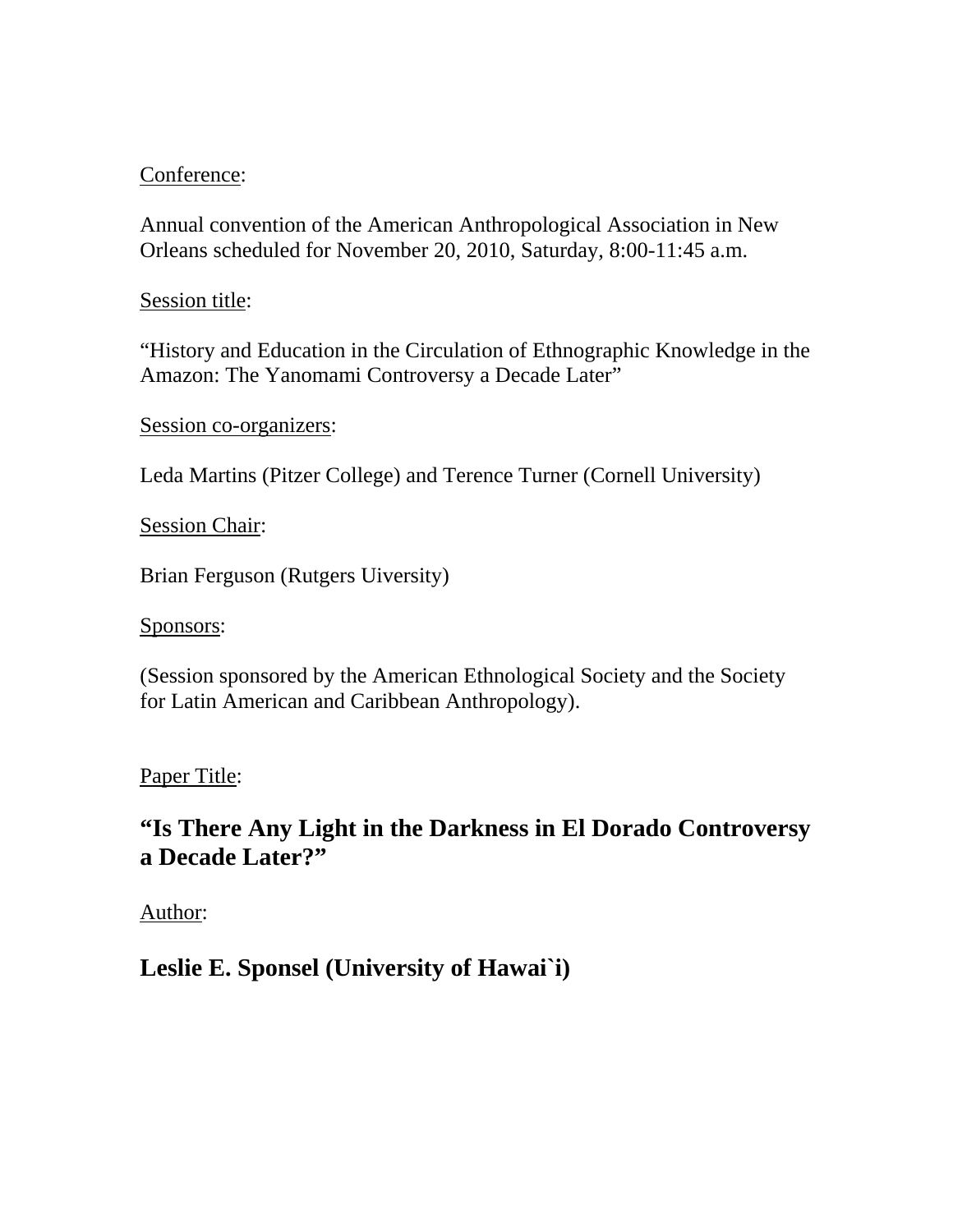#### **BACKGROUND**

 The background of this controversy is very complex. In 2000, at the annual convention of the AAA in San Francisco in the open forum on Tierney's book, I made a statement and posed three questions: First, what have the Yanomami contributed to us? Second, what have we contributed to the Yanomami for good and for bad? Third, how are professional ethics and human rights involved? These questions provide the framework for the present paper.

In addition, I pointed out at the open forum that these three questions also apply to anthropology more generally, including to other cultures and groups with whom anthropologists have worked. I asserted that this controversy is not primarily a matter of science versus postmodernism, sociobiology versus cultural anthropology, Hobbessian vs. Rousseauean interpretations, and the like. These are smoke screens, a tactic deployed by disingenuous individuals to distract attention from the serious issues of professional ethics and human rights involved in this controversy.

From the start of the controversy through to this day my position has been that **it is primarily about the harm done to the Yanomami**, if any of the relevant allegations made by Tierney are true. There is good reason to believe that some are true. For example, on their web site Survival International of London states that the persistent characterization of the Yanomami as "the fierce people" led the British government to refuse a funding request to support an educational program for the Yanomami, and the prominent British anthropologist Sir Edmund Leach to refuse to support a campaign on behalf of land and resource rights for the Yanomami (Albert, et al., 2001).

At the same time, obviously there are ideological, political, theoretical, and methodological issues in this controversy which are important to consider as well, and I will do so in a forthcoming book (Figure 1, Sponsel 2011b). But again, in my opinion, this controversy is primarily about the harm done to the Yanomami as a result of the violation of professional ethics of anthropology, and, in some instances, the consequent violations of the human rights of the Yanomami. Indeed, an AAA Media Advisory on July 2, 2002, states that the Task Force on Darkness in El Dorado concluded that: "Chagnon made numerous flights into the Yanomami area without any quarantine procedures or other protections for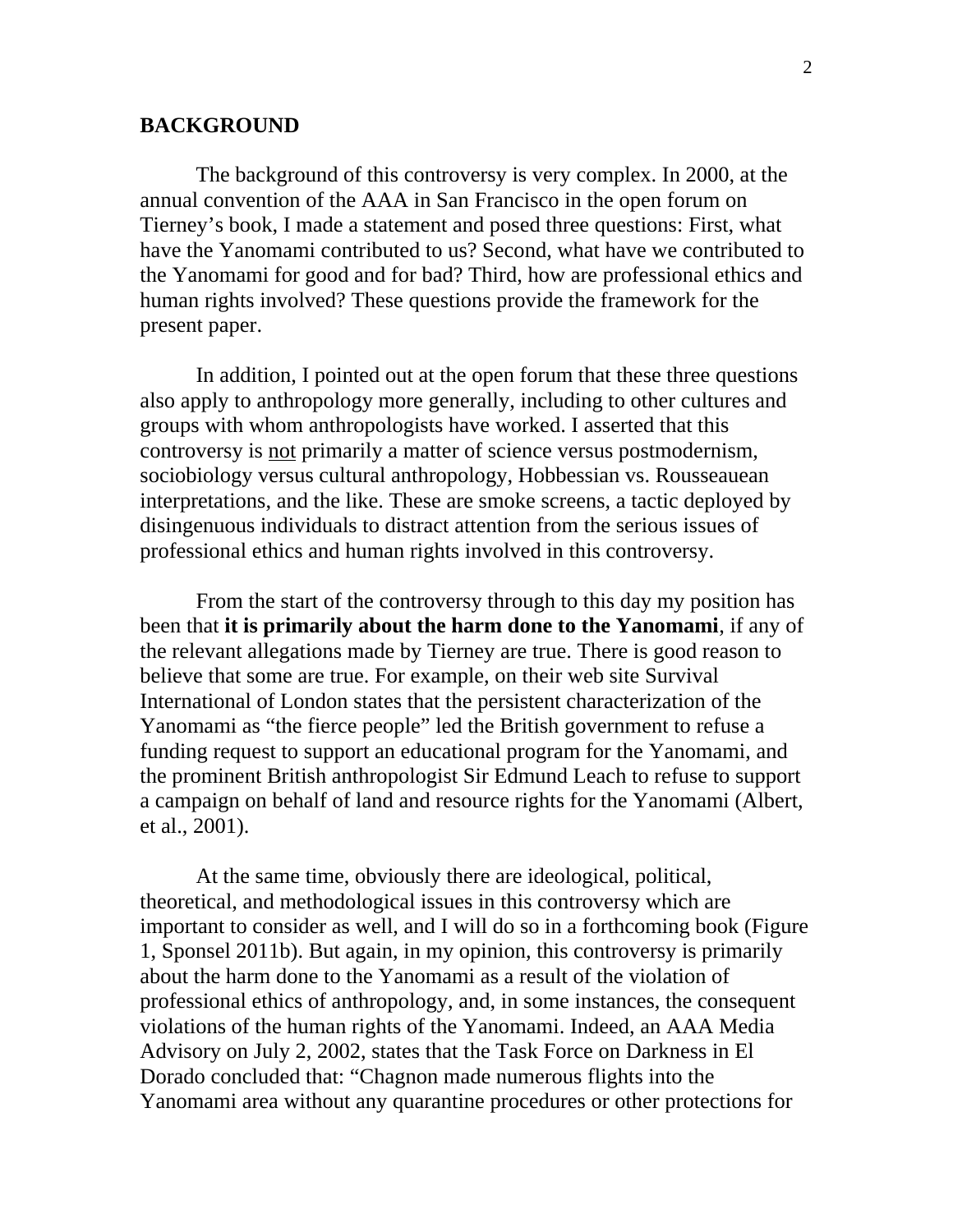the indigenous peoples. The Task Force maintains that this was unacceptable on both ethical and professional grounds and was a breach of the AAA's Code of Ethics." Furthermore, this Media Advisory noted that the Task Force concluded that: "Chagnon's representation of Yanomami as "fierce people" conveyed a false image that was damaging, according to the Report. It regrets that Chagnon failed to publicly correct his erroneous depictions and support their human rights."

Patrick Tierney in his book Darkness in El Dorado in Chapter 3, "The Napoleonic Wars," alleges that Chagnon distributed large amounts of trade goods in short periods of time in villages in order to gain cooperation for data collection, and that this generated competition and even violence within and among villages. Tierney's assertion about the impact of trade goods is based on Chapter 13, "The Yanomamo and the Anthropologist: 1960 to 1966," in Brian Ferguson's book Yanomami Warfare: A Political History, a most systematic and meticulous analysis of the impact of external agencies on Yanomami aggression. Tierney did not waste a decade hallucinating or fantasizing about such matters; his book is not made out of whole cloth. Furthermore, this allegation was the fifth subject that the AAA Task Force was supposed to research. Raymond Hames was in charge of researching that fifth subject, following the division of labor among members of the Task Force. Because Hames resigned from the Task Force that allegation was left unanswered, neither refuted nor affirmed.

#### **CONTRIBUTIONS OF YANOMAMI TO ANTHROPOLOGY**

What have the Yanomami contributed to anthropologists and anthropology? The answer is an enormous amount! In 1972, Luis Cocco published in Spanish the most comprehensive ethnography on the Yanomami after 15 years of living with them as a missionary. On pages 47- 102 he details the history of Western research with the Yanomami. By now at least 45 anthropologists, missionaries, and others have worked with the Yanomami. **Only one of these 45 focused on aggression. Only one of these 45 has been the subject of controversies for some four decades, often scandalous ones, and many involving ethics.** That one exceptional individual among the 45 is Napoleon Chagnon (Table 1).

Several dozen films have been made about the Yanomami. There have been museum exhibits. Most cultural anthropology textbook authors and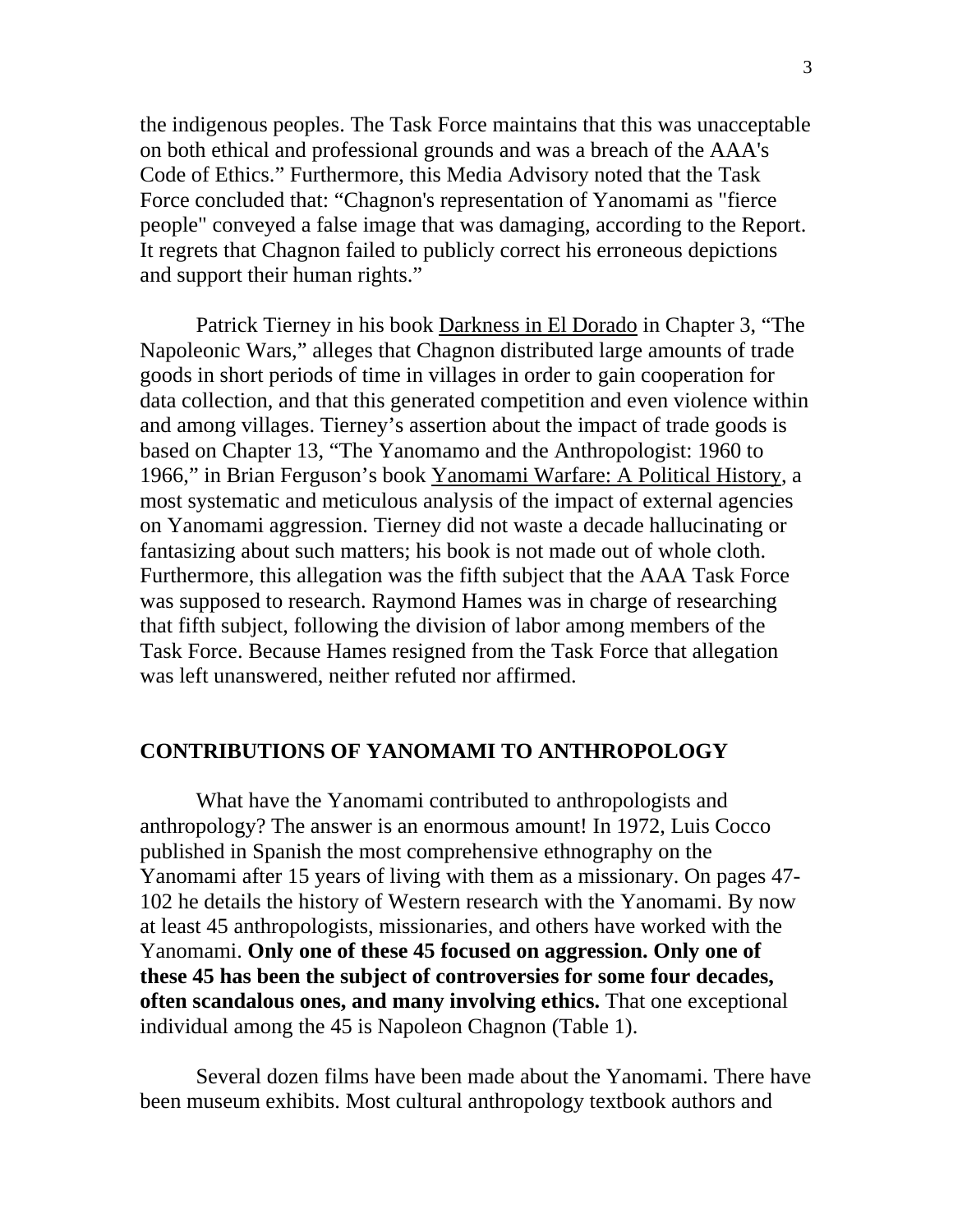course instructors discuss the Yanomami. Careers have been developed thanks to work with the Yanomami. The Yanomami have contributed to individual wealth. In the recent film, "Secrets of the Tribe," Chagnon claims that 3-4 million students in America alone have read his book. One wonders what kind of impression they gleaned, probably that the Yanomami are "Hobbessian savages" with ubiquitous violence and warfare. His case study has gone through five editions since 1968, and probably a sixth is in the works. His memoir is forthcoming. In short, the Yanomami have helped make him a millionaire. What has he done to help the Yanomami in return? (This question will be addressed later with the example of the Yanomamo Survival Fund).

 More than 60 books have been published in addition to other types of publications such as articles in periodicals. John Peters (1998) is exceptional in channeling royalties from his book to an organization which funds health care for the Yanomami. Robert Borofsky (2005) did likewise for his edited book on the controversy.

There is even something of a Yanomami industry in the sense of a distinctive group of productive enterprises about them. The anthropological component of the Yanomami industry includes dissertations and publications by ethnographers and linguists, accounts of the Yanomami by textbook authors, editors of anthologies and periodicals, publishers, and filmmakers. Chagnon and Timothy Ash made some 20-40 films on the Yanomami, the number depending on the publication source. Others have made films on them as well.

Thus, the question arises, **at what point does anthropology become exploitative and unethical?** In my opinion, the Yanomami deserve much more genuine reciprocity from field researchers who have developed their career at least in part based on their indispensable and generous hospitality and cooperation. Also, they deserve more from the AAA and profession in general who are to some degree part of the Yanomami industry.

In the AAA Code of Ethics of June 1998, Part III.A.6 states: "While anthropologists may gain personally from their work, they must not exploit individuals, groups, animals, or cultural or biological materials. They should recognize their debt to the societies in which they work and their obligations to reciprocate with people studied in appropriate ways."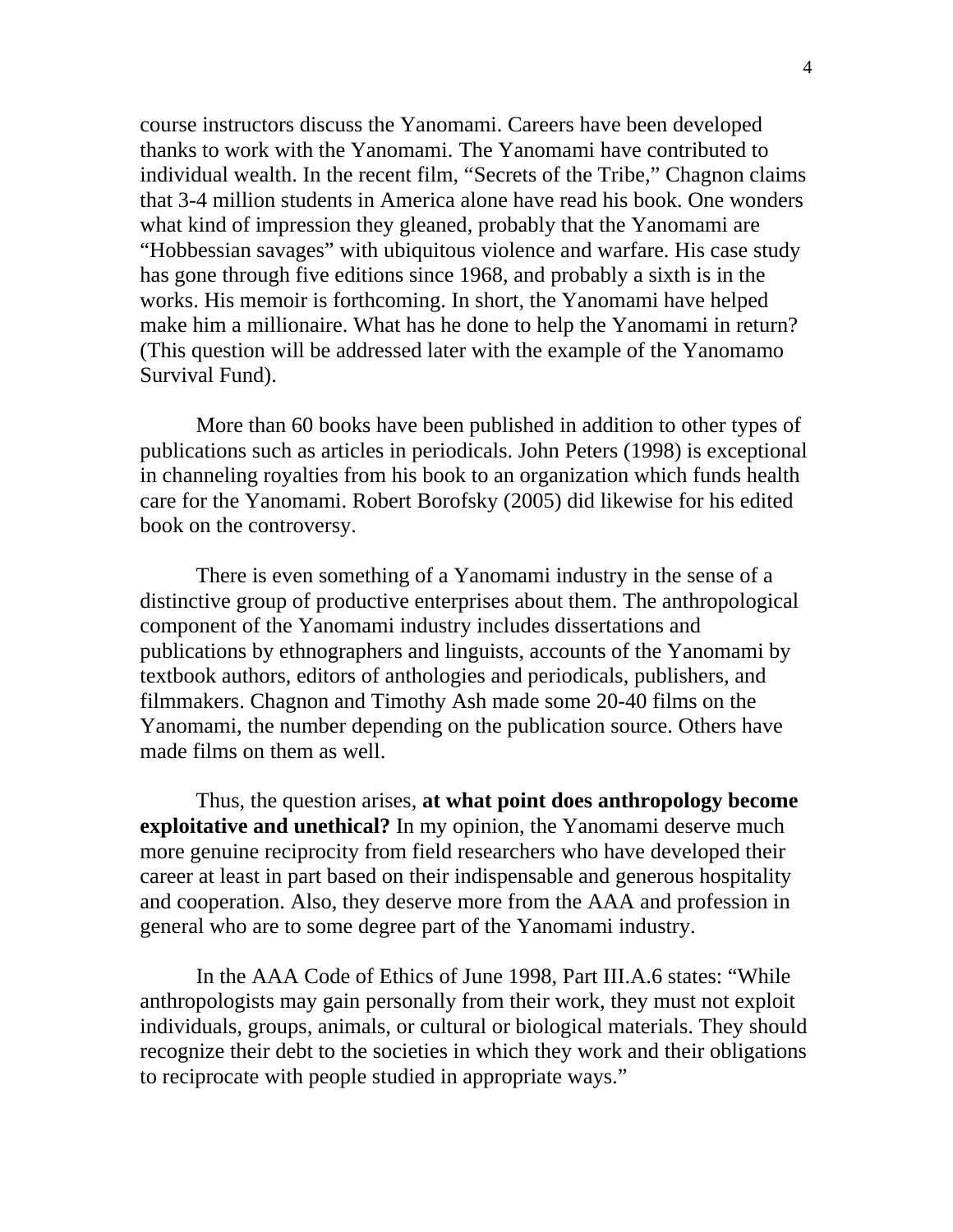### **CONTRIBUTIONS OF ANTHROPOLOGISTS TO THE YANOMAMI**

What have anthropologists contributed to the Yanomami? Actually, anthropologists have contributed relatively little to the Yanomami in proportion to their contribution to anthropology, with a few notable exceptions. The most notable of those exceptions include various NGOs advocating the survival, welfare, and human rights of the Yanomami: Pro-Yanomami Commission in Boa Vista, Brazil; Cultural Survival in Cambridge, Massachusetts; Survival International in London, England; and the Work Group for Indigenous Affairs in Copenhagen, Denmark.

In addition, the AAA instituted a Special Commission to Investigate the Situation of the Brazilian Yanomami. It was chaired by Terence Turner. Other members were Bruce Albert, Jason Clay, Alcida Ramos, Stephan Schwartzman, and Anthony Seeger. Albert and Ramos are Yanomami specialists. Consultants included Claudia Andujar, Manuela Carneiro da Cunha, and Davi Kopenawa Yanomami, the latter the most outstanding leader of the Yanomami. This commission's report was published in 1991 and is available among the documents of the Committee for Human Rights on the AAA web site. The commission's work led to very significant improvements in Brazilian government policy toward the Yanomami and probably helped to avert genocide, ethnocide, and ecocide.

In 1988, Chagnon established the Yanomamo Survival Fund (YSF). In 1992, he advertised it in his books Yanomamo: The Last Days of Eden (Chagnon 1992:293) and Yanomamo (Chagnon 1992: 246). Linda Rabben (2004:184) examined the publicly available tax records of his organization and found no evidence of any activity on behalf of the Yanomamo since 1993. A letter send to this organization in 1997 was marked "Returned to Sender, Not Deliverable" (Rabben 2004:44). On October 23, I sent a letter to the address listed in Chagnon's book, it was returned marked "Return to Sender, Unclaimed, Unable to Forward." A second letter sent to another P.O. Box listed for the Yanomamo Survival Fund on the AAA Committee for Human Rights inventory of NGOs was likewise returned by the post office. Furthermore, there is no web site for this organization which is highly unusual now for any NGO. Chagnon continues to list this organization as one of his affiliations on his Facebook page.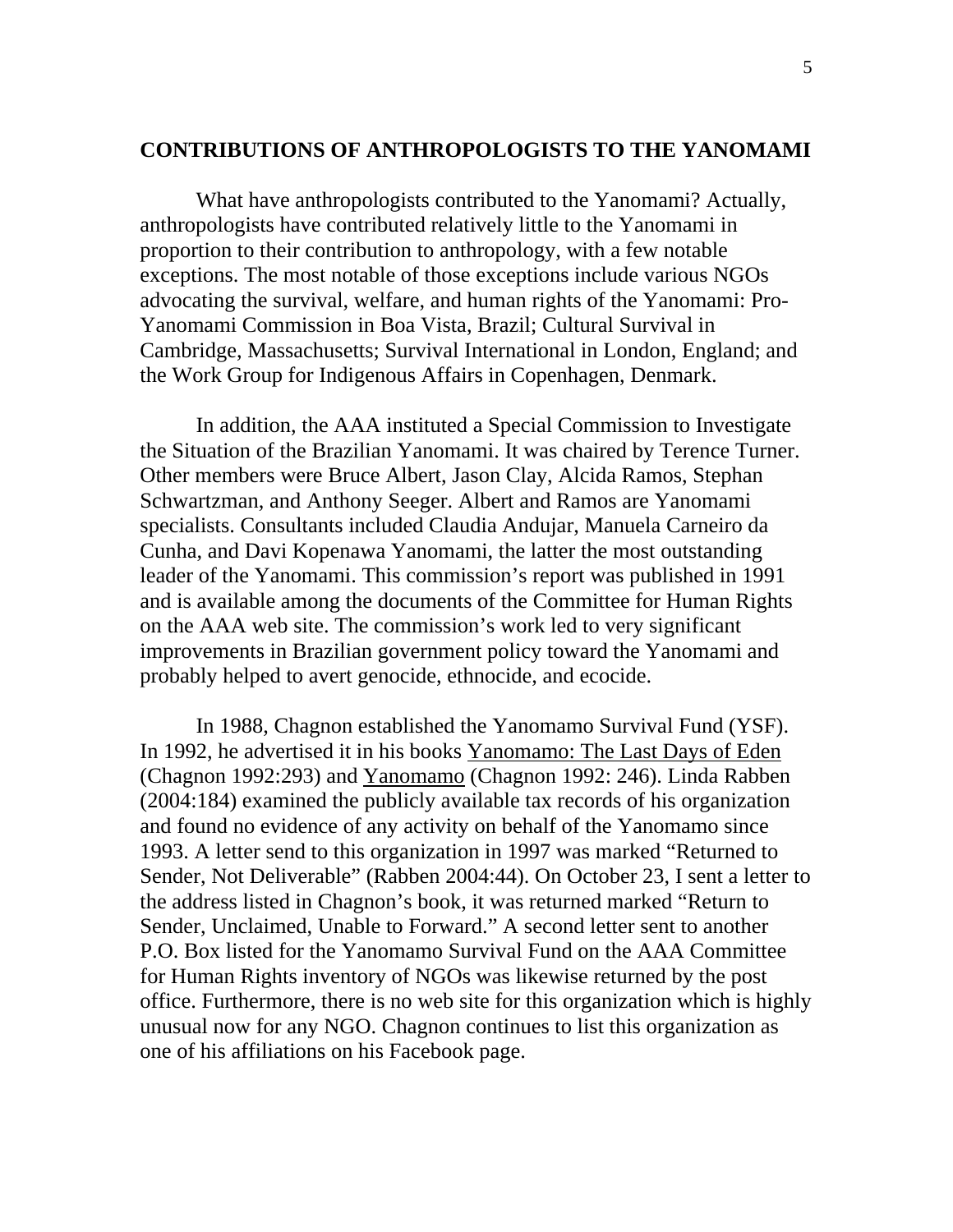The Media Advisory of the AAA on the occasion of the release of the Final Report of its Task Force on Darkness in El Dorado on July 2, 2002, states: "The key finding of the Task Force that dwarfs all others relates to the devastating health conditions of the Yanomami Indians. The most critical thing we learned is that these people are really in terrible danger, Jane Hill says. This is a critical situation that threatens their very existence." This revelation is most remarkable for two reasons. First, this has nothing to do with the principal charges for the inquiry by the Task Force. Second, this fact has been established and documented since the 1970's in several major reports by the above mentioned NGOs and others (Ramos and Taylor 1979, Colchester 1985, Chiappino and Ales 1997). But apparently the fact of the dire health condition of the Yanomami and lack of adequate health services from the government was new to some members of the Task Force like Jane Hill (see Ritvo 2010).

**What specific action has the AAA pursued to help the Yanomami since the Task Force concluded its inquiry in 2002? Nothing! Not one thing!** I hope I am wrong about this gross negligence. However, I asked by email three former chairs of the AAA Committee for Human Rights (Janet Chernela, Barbara Johnston, Laura Graham); the AAA Director of Public Relations (Damon Dozier); an anthropologist who has worked closely with Yanomami in Brazil (Gale Goodwin Gomez); and another in Venezuela (Hortensia Caballero Arias); and not one of them could cite any specific action that the AAA has implemented to help the Yanomami, this in spite of principle III.A.6 in the Code of Ethics. Again, this is another example of the gross asymmetry between the enormous amount that the Yanomami have contributed to anthropologists and the relatively limited amount that anthropologists have contributed to the Yanomami, with a few notable exceptions. In my opinion, this gross inequity is immoral and unethical (cf. Sponsel 1992).

Among exceptions to this deficiency in reciprocity are Alcida Ramos (1995) in her book documenting the epidemics and other crises experienced by the Yanomami that she worked with for many years, and the bilingual Yanomami-Portuguese medical manual researched and co-authored by Bruce Albert and Gale Goodwin Gomez (1997) to facilitate the efforts of health care workers among the Yanomami (see Ritvo 2010). Incidentally, that health manual is a clear demonstration of the fact that basic and applied research can be mutually reinforcing. Applied research must be based on solid empirical evidence because it can affect human lives in the real world,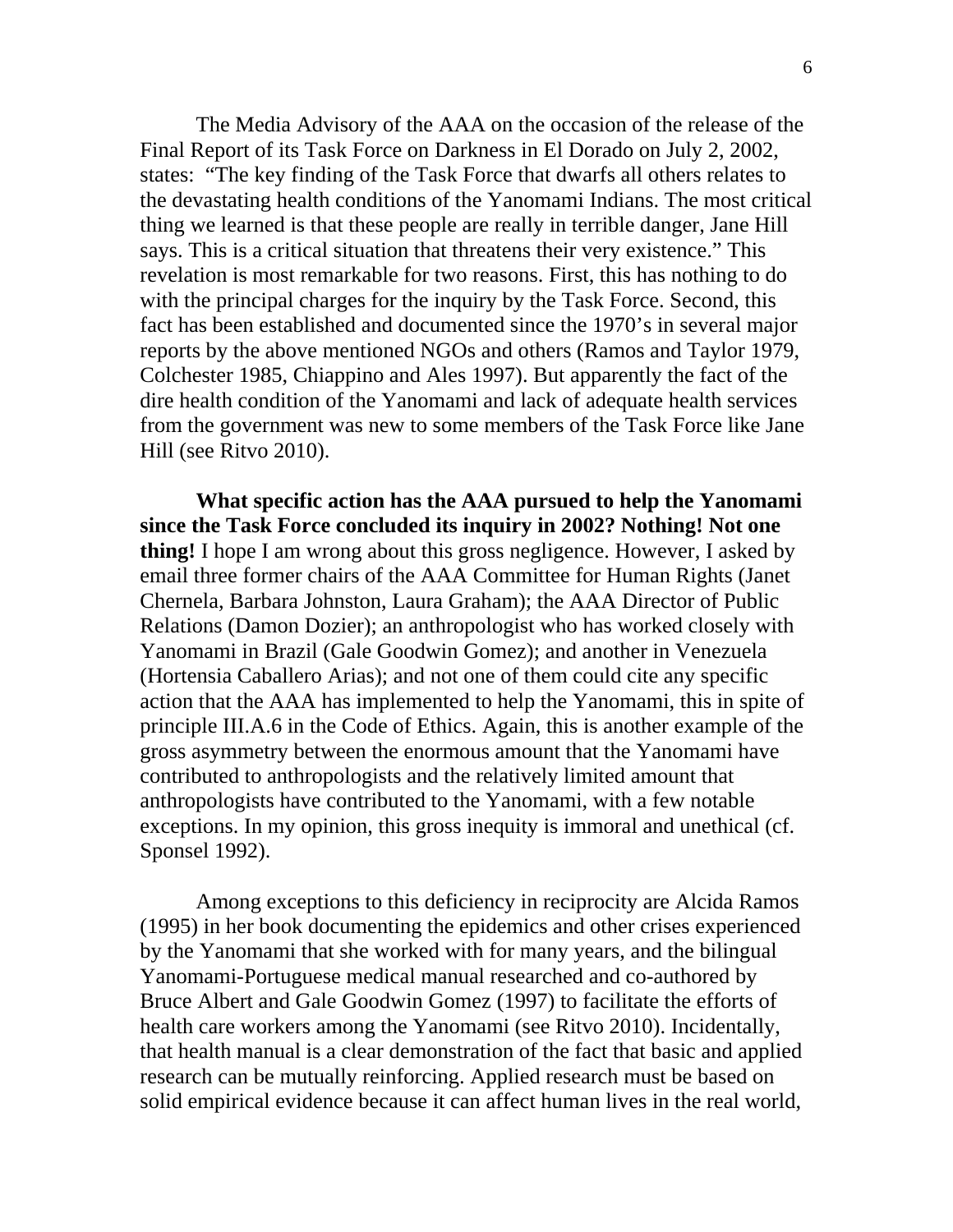unlike the findings of much basic research which can be merely for general knowledge, intellectual entertainment and fashions, and/or egocentric careerism. However, as Tierney and others have demonstrated, basic research can have a negative impact on human subjects, even if its findings are largely or completely irrelevant to them.

## **VIOLATIONS OF PROFESSIONAL ETHICS CONTINUE**

**Since the publication of Tierney's book there have been numerous and diverse violations of professional ethics in this ongoing controversy, including the spread of disinformation and just plain lies by some of Chagnon's defenders.** Take, for example, the Referendum (Gregor and Gross 2005). It passed by a vote of 846 in favor of rescinding the Final Report of the Task Force of the AAA. Votes against the Referendum numbered 338. Thus, only 8.1% of the AAA membership voted in favor of the Referendum. (The total number of members varies annually from 10,000-11,000 individuals). Obviously the vote in favor of the Referendum is hardly an overwhelming endorsement by the membership, this in spite of the disingenuous claims of some of the defenders of Chagnon. Moreover, the Referendum was only for rescinding approval of the Final Report by the Executive Board of the AAA, not for its removal from the AAA web site.

 A small book by Princeton University philosopher Harry G. Frankfurt (2005) titled On Bullshit is highly recommended for any one involved or just interested in the controversy. He distinguishes between liars and "bs'rs." A liar retains some conscience; whereas, a "bs'r" has no conscience, only an agenda, the truth is irrelevant.

**As far as I am aware, neither Chagnon nor any of his defenders have ever admitted that he and any of his research associates ever violated a single principle of professional ethics in anthropology in particular or in scientific research in general.** Apparently they think that all of his critics are wrong, and only he is right. That simply defies common sense as well as the accumulated record of empirical evidence. The Task Force found otherwise, as have other investigations (e.g, see Borofsky 2005).

**In addition, neither Chagnon nor any of his defenders have ever admitted that there is actually anything correct in Tierney's book.** Yet,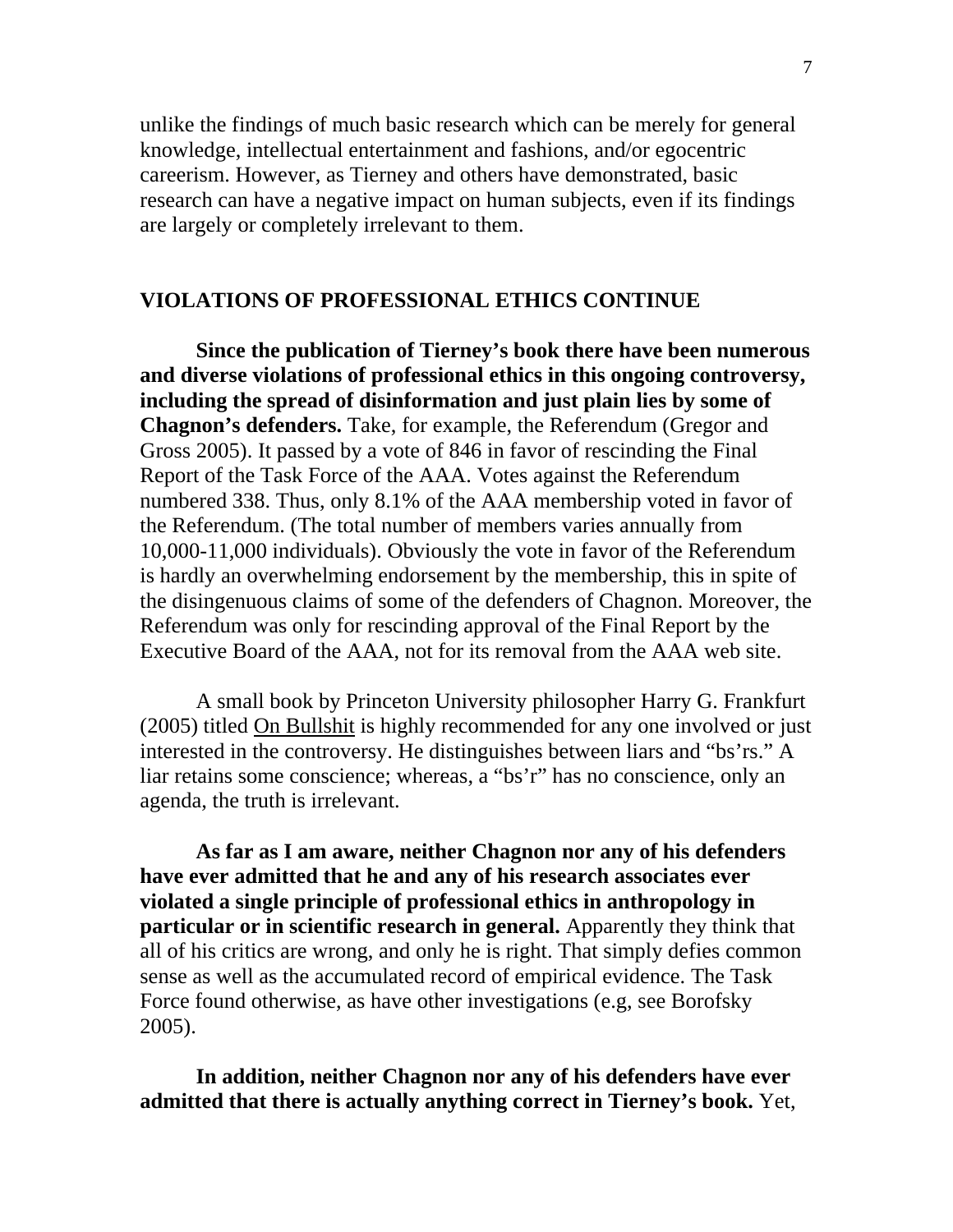whatever percentage is incorrect, the remainder is correct. Science and scholarship do not progress by throwing the baby out with the bath water. Moreover, a **substantial portion of Tierney's book is actually a reiteration and elaboration of criticisms that have been made and documented by numerous and diverse critics of Chagnon for some four decades, several of them specialists working with the Yanomami in the field for many years longer than Chagnon.** They cannot be so readily dismissed, they remain on record in publications, and these publications cannot be censored by threats of legal action or any referendum or resolution within the AAA (see Sponsel 1998, 2010).

Since as early as 1976, and through subsequent decades right up to the present, Chagnon has been involved in one controversy after another; sometimes quite scandalous; and often involving ethics. None among the more than 44 individuals who have worked with the Yanomami have attracted such recurrent controversy (Table 2).

**A perennial issue of contestation has been the depiction of the**  Yanomami as the "fierce people," a characterization which continues over the decades including in remarks in the recent film "Secrets of the Tribe." Bruce Albert, Alcida Ramos, Kenneth Taylor, and Fiona Watson (2001) state on the Survival International web site that: "We have, between us, spent 80 years working with the Yanomami. Most of us speak one or more Yanomami dialects. Not one of us recognizes the society portrayed in Chagnon's books, and we deplore his sensationalism and name-calling." Several other Yanomami specialists have published similar statements (e.g. Good 1991). The claim that the Yanomami are "the fierce people" ignores the wide semantic range of the word waiteri in the Yanomami language. It may be glossed as aggressive, brave, fierce, proud, or wild, depending on the sociolinguistic context. An individual may even be called waiteri for kicking an annoying dog (Kenneth Good, personal communication).

 In the research in preparation of this paper I sent an email to the Executive Director of the AAA, Bill Davis, requesting a copy of the Final Report of the Task Force. Damon Dozier, Director of Public Relations, responded in an email on October 12 as follows: "Because of a legal claim, the AAA is unable to print, make copies of, or distribute copies of the report your [sic.] requested." Regardless of whatever might be the specifics, if any, of the legalities involved, there is absolutely no question; **this is, in effect, censorship, and that is contrary to science and scholarship. Moreover,**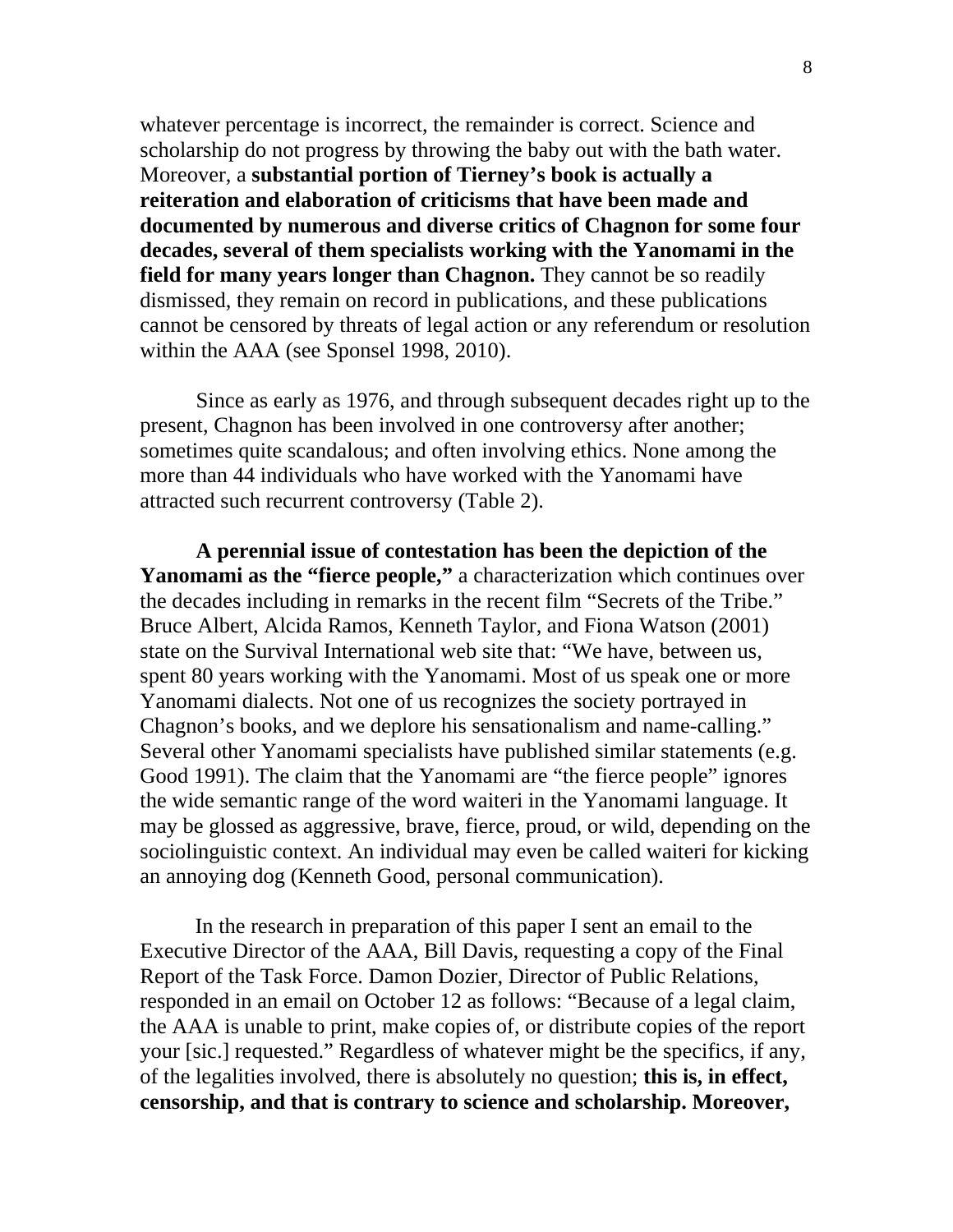**this censorship violates several principles in the mission statement and Code of Ethics** of the AAA including the following: the dissemination of anthropological knowledge through publications; help to educate AAA members about ethical obligations and challenges; consulting actively with the affected individuals or group(s) with the goal of establishing a working relationship that can be beneficial to all parties involved; the general moral rules of scientific and scholarly conduct; attempting to prevent reporting of misconduct; obstructing scientific and scholarly research; disseminating findings to the scientific and scholarly community; considering all reasonable requests for access to data and other research materials for purposes of research; and making every effort to insure preservation of their fieldwork data for use by posterity. The above reflects some of the exact wording of the Code of Ethics, but examine it for yourself and consider whether or not this censorship with the cooperation of AAA officials contradicts these ethical principles of the AAA. In my opinion, this is a serious breach of the AAA Code of Ethics that should be considered by the President, Executive Board, and Committee on Ethics of the AAA, if they are ethical and responsible to the membership. One can imagine what someone of the moral character, integrity, courage, and leadership qualities of a Franz Boas would do in this situation. **In effect, one anthropologist who is no longer a member of the AAA has prevented up to 11,000 members from having access to the Final Report from their professional association, a document that was prepared on their behalf and funded by them.** 

In spite of all of the negatives and ugliness in this scandalous controversy, there are some positive and hopeful developments. As just one example, a search for the term "ethics" in the Anthropology Index Online reveals that, since 2000 when Tierney's book was published, there have been at least 1,396 articles dealing with some aspect of ethics. This amounts to 74% of the total number of 1,888 articles that deal with some aspect of ethics since 1950 (Figure 2). A similar trend is apparent in the programs of the annual conventions of the AAA in the topical index for the word "ethics." Prior to Tierney's book, very few sessions identified "ethics" as a key word, after his book was published there has been a significant increase in the number of such sessions, at the 2006 convention as high as 16. Numerous edited books have dealt with the controversy, albeit of varying quality and honesty, some disseminating misinformation and even disinformation. In addition, there has been a marked increase in the number of books on professional ethics in anthropology in general in the last ten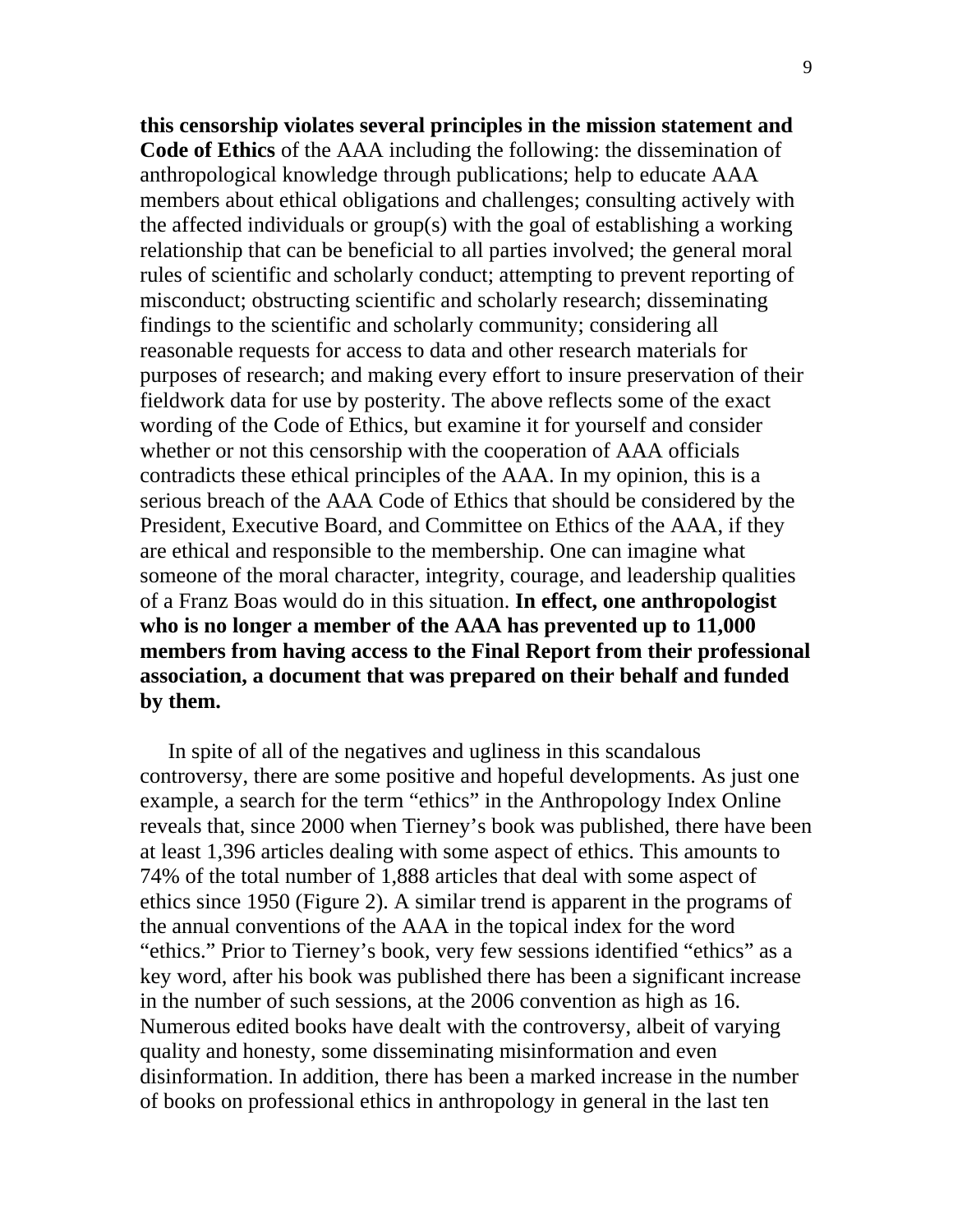years (Sponsel 2009, 2011a). **Obviously, since 2000 in anthropology in general there has been a greatly elevated level of information, concern, and, hopefully, responsibility, regarding professional ethics.** The continuing controversy may not account for all of this, but a parsimonious hypothesis is that they have had substantial influence. It is unlikely that this marked increase is totally unrelated to the controversy. However, documentation is needed to ascertain how much of the discourse on professional ethics has been applied in action.

## **CONCLUSIONS**

In my view, the following conclusions may be drawn from this discussion of the limited light in the Darkness in El Dorado controversy after a decade:

1. This controversy is primarily about the violation of the professional ethics of anthropology and the human rights of the Yanomami, everything else is secondary at most.

2. Tierney's multitude of diverse allegations of the violation of professional ethics in anthropology and science and in some instances the consequent violation of the human rights of the Yanomami by Chagnon and some of his research associates reflects a unique history of some four decades of controversy erupting around him, this in striking contrast among the more than 44 other individuals who have worked with the Yanomami.

3. The totality of Tierney's multitude of diverse allegations cannot be dismissed as revealed by the Task Force Report and the books edited by Albert (2001) and Borofsky (2005), among other sources. Many of the allegations were previously made by other Yanomami specialists, several of whom have worked in the field far longer with the Yanomami than Chagnon.

4. The view that Chagnon and his partisans are right, and that all of the critics are wrong, simply defies common sense and the accumulated record of empirical evidence.

5. Censorship in this controversy is antithetical to science, scholarship, and ethics include the Code of Ethics of the AAA; yet ironically, censorship has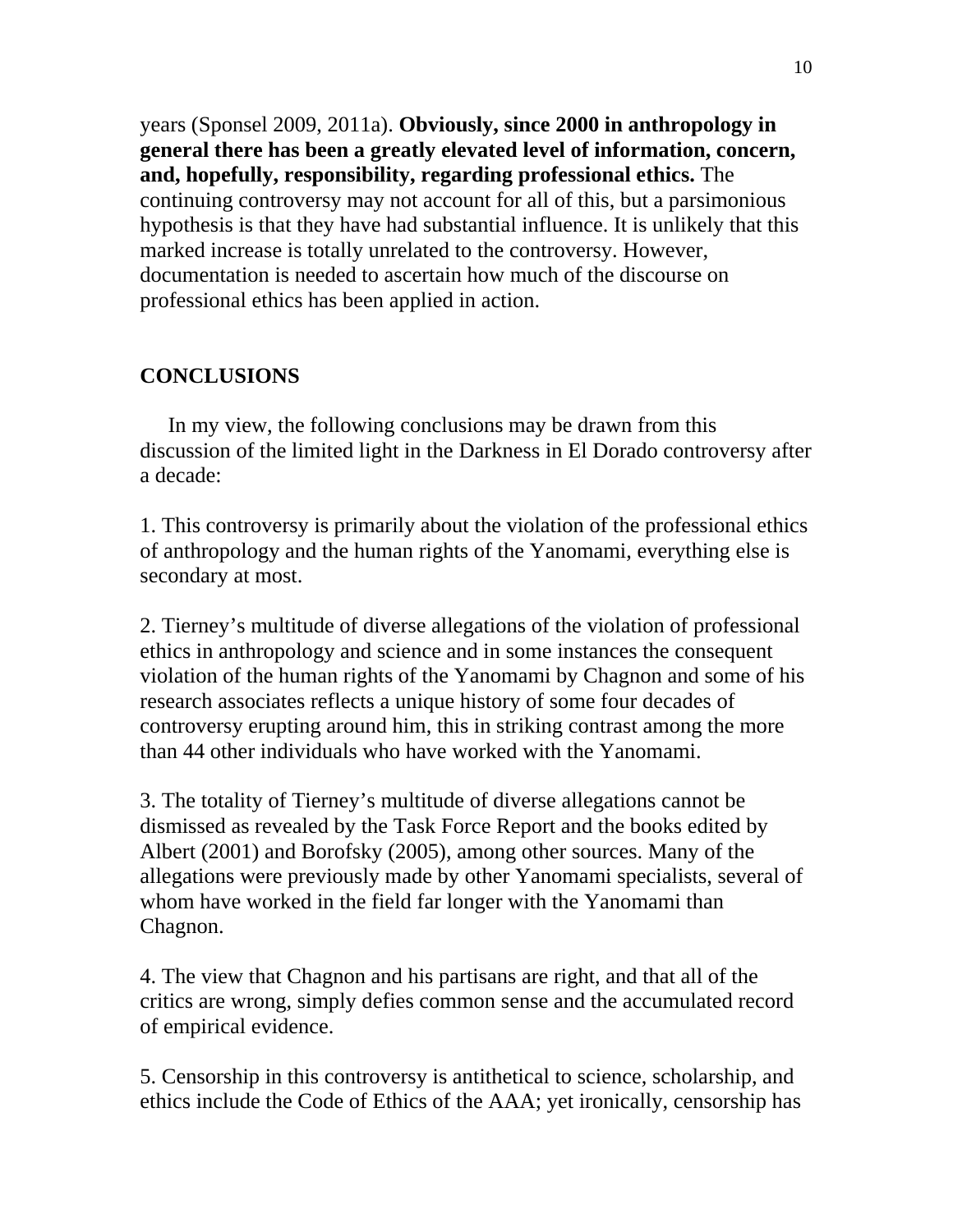been pursued, among others, by some of the individuals who arrogantly label themselves scientists and their critics as anti-science, one of the tactics deployed to distract attention from ethical issues.<sup>1</sup>

6. The response of most of the AAA leadership to the controversy and to the Yanomami has been grossly inadequate, and, in some instances, obviously just plain incompetent and irresponsible. Specific guidelines need to be added to the AAA Code of Ethics regarding leadership. The President, Executive Board, and Committee on Ethics of the AAA need to consider the violation of the Code of Ethics by the censorship of the Final Report of the Task Force, if they are to be ethical and responsible to the membership that elected them to office.

7. The Yanomami industry exposes the grossly disproportionate benefits anthropologists and others have received from the Yanomami in contrast to the benefits that the Yanomami have received from them, with only a few notable exceptions. This is a major moral and ethical problem.

 Finally, I end with a quote from Pat Caplan (2003:3) stressing the importance of professional ethics in anthropology: **"Yet the ethics of anthropology is clearly not just about obeying a set of guidelines; it actually goes to the heart of the discipline; the premises on which its practitioners operate, its epistemology, theory and praxis. In other words,** *what* **is anthropology for?** *Who* **is it for?"** 

#### **NOTES**

<sup>1</sup> In my own case, my 1965 BA is in geology; my 1981 dissertation is on the behavioral ecology of Yanomami predation; I co-taught a course on human ethology at Cornell University with fellow graduate students including Bruce Winterhalder (a founder of human behavioral ecology approach); began my career studying primate ecology in the field; and for decades in research and teaching have pursued ecological anthropology with a strong emphasis on the ecology component  $( = \text{biology})$ ; and so on. Personally, I do not summarily dismiss biological and evolutionary approaches to human behavior and culture, but view many as simplistic and reductionistic, especially Chagnon's explanation of Yanomami aggression. No doubt his numerous and diverse other critics could provide details from their own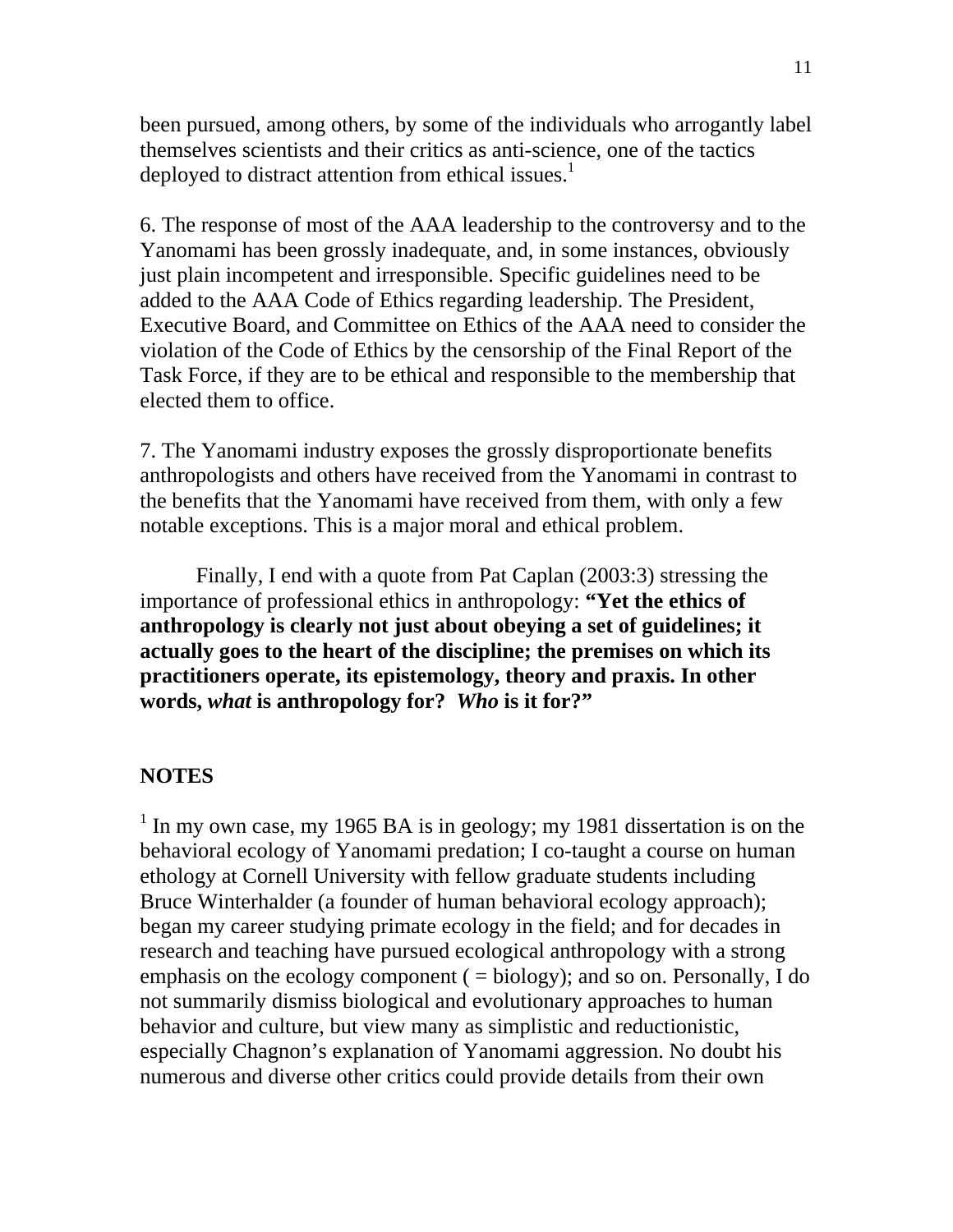careers to refute these smoke screens, and likewise, anybody who is objective need only examine their resumes and publications.

## **ACKNOWLEDGEMENTS**

I am most grateful to several individuals who were extremely helpful in providing information: Bruce Albert, Catherine Ales, Robert Borofsky, Hortensia Caballero, Janet Chernela, Bill Davis, Damion Dozier, Gale Goodwin Gomez, Kenneth R. Good, Laura Graham, Barbara Johnston, Alex Mansutti, Leda Martins, Alexandro Reig, Maria Ines Smiljanic, Terence Turner, Fiona Watson, and Eglee Lopez Zent. However, any errors or other deficiencies in this paper are my sole responsibility.

## **REFERENCES CITED**

Albert, Bruce, ed., 2001, Research Ethics: The Yanomami Case, Brasilia, Brasil: Comissao Pro-Yanomami, Documentos Yanomami 2.

\_\_\_\_\_, and Gale Goodwin-Gomez, 1997, Saude Yanomami: Um Manual Etnolinguistico, Belem, Brasil: Museu Paraense Emilio Goeldi.

\_\_\_\_\_, Alcida Ramos, Kenneth Taylor, and Fiona Watson (2001), "Yanomami: The Fierce People?," Survival International [http://www.survivalinternational.org/material/87.](http://www.survivalinternational.org/material/87)

AAA, 2002 (July 2), "El Dorado Task Force Releases its Final Report Accepted by AAA Board" Jane Hill, the Chair of the Task Force" AAA Media Advisory.

[http://www.nku.edu/~humed1/darkness\\_in\\_el\\_dorado/documents/0516.htm](http://www.nku.edu/%7Ehumed1/darkness_in_el_dorado/documents/0516.htm)

Borofsky, Robert F., ed., 2005, Yanomami: The Fierce Controversy and What We Might Learn From It, Berkeley, CA: University of California Press.

Caplan, Pat, ed., 2003, The Ethics of Anthropology: Debates and Dilemmas, New York, NY: Routledge.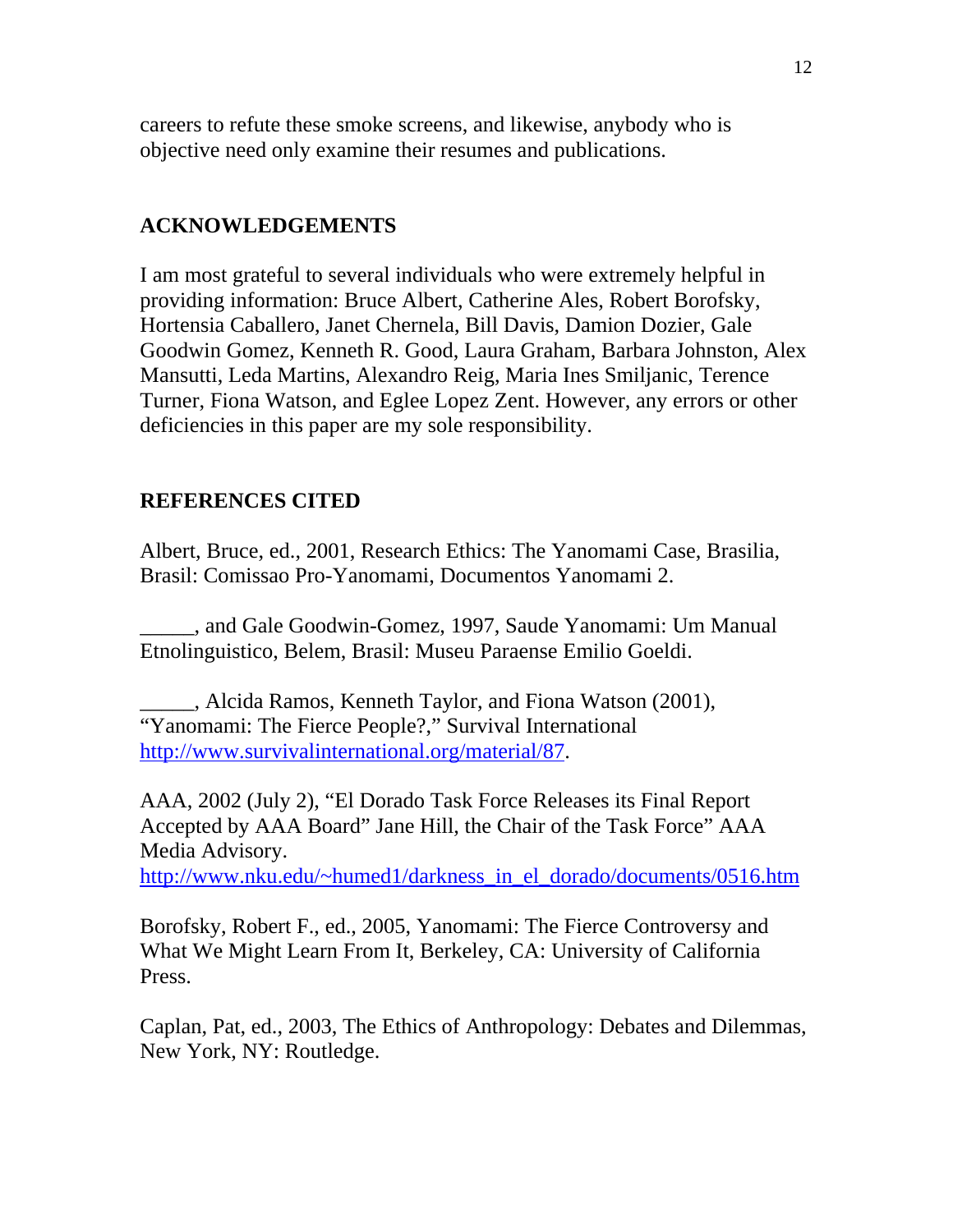Chagnon, Napoleon A., 1968, Yanomamo: The Fierce People, New York: Holt, Rinehart and Winston.

\_\_\_\_\_, 1992, Yanomamo, Forth Worth, TX: Harcourt Brace Jovanovich College Publishers.

\_\_\_\_\_, 1992, Yanomamo: The Last Days of Eden, San Diego, CA: Harcourt Brace Jovanovich, Publishers.

\_\_\_\_\_, 2010, Facebook ([http://www.facebook.com/YanomamoWarfare?v=info\)](http://www.facebook.com/YanomamoWarfare?v=info).

Chiappino, Jean, and Catherine Ales, eds., 1997, Del Microscopio a la Marca, Caracas, Venezuela: Editorial Ex Libris.

Cocco, Luis, 1972, Iyewei-Teri: Quince anos entre los Yanomamos, Caracas, Venezuela: Libreria Editorial Salesiana.

Colchester, Marcus S., ed., 1985, The Health and Survival of the Venezuelan Yanoama, Copenhagen, Denmark: International Work Group for Indigenous Affairs Document 53.

Dozier, Damon (Director of Public Relations, AAA), October 12, 2010, "Request for Research Information," personal communication by email.

Ferguson, R. Brian, 1995, Yanomama Warfare: A Political History, New York, NY: Cambridge University Press.

Frankfurt, Harry G., 2005, On Bullshit, Princeton, NJ: Princeton University Press.

Good, Kenneth R., with David Chanoff, 1991, Into the Heart: One Man's Pursuit of Love and Knowledge among the Yanomama, New York, NY: Simon & Schuster.

Gregor, Thomas, and Daniel Gross, 2005, "Referendum to Rescind The El Dorado Task Force Report," [http://www.nku.edu/~humed1/darkness\\_in\\_el\\_dorado/documents/0440.htm.](http://www.nku.edu/%7Ehumed1/darkness_in_el_dorado/documents/0440.htm)

Peters, John F., 1998, Life Among the Yanomami: The Story of Change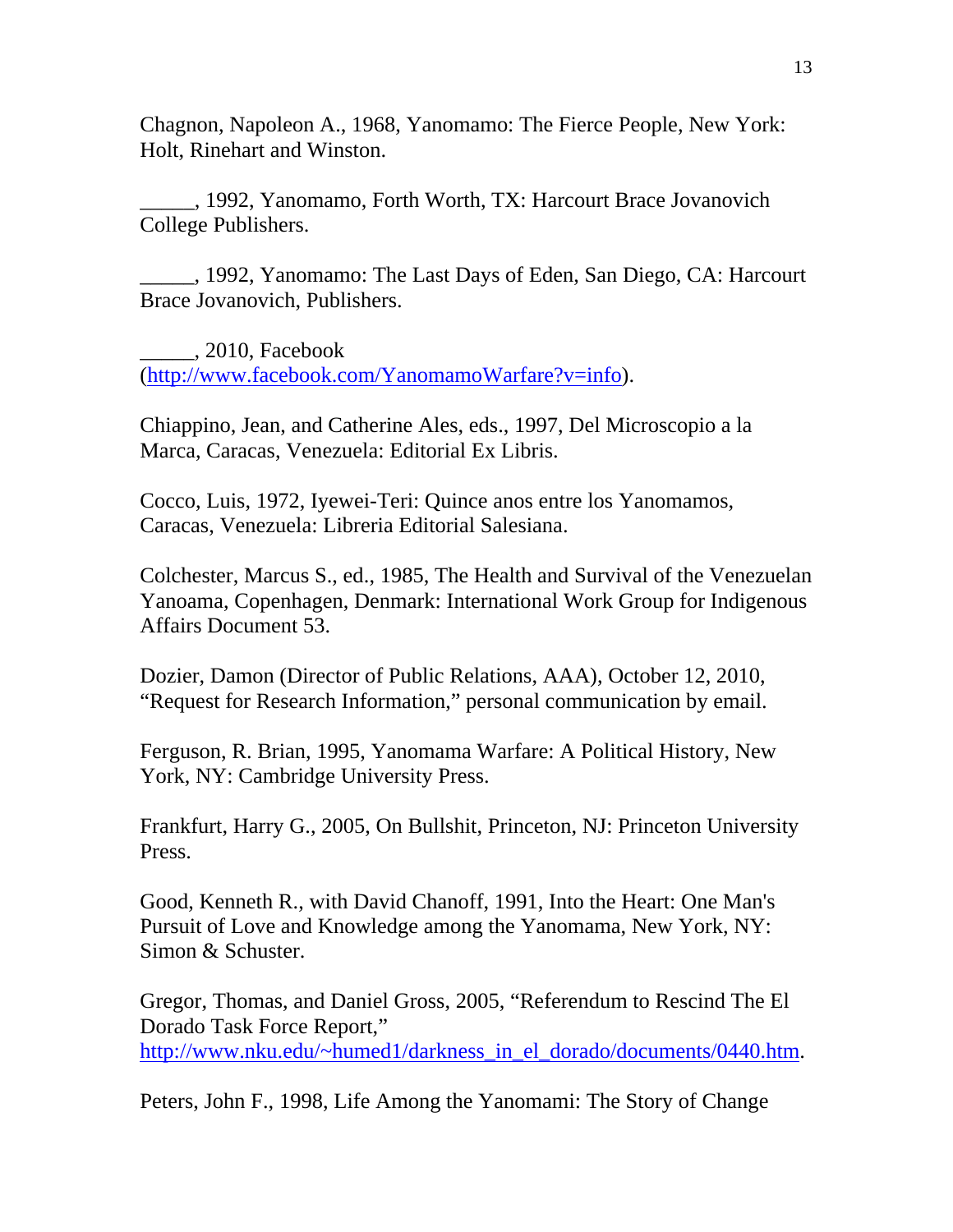Among the Xilixana on the Mucajai River in Brazil, Orchard Park, NY: Broadview Press.

Rabben, Linda, 2004, Brazil's Indians and the Onslaught of Civilization: The Yanomami and the Kayapo, Seattle, WA: University of Washington Press.

Ramos, Alcida Rita, 1995, Sanuma Memories: Yanomami Ethnography in Times of Crisis, Madison, WI: University of Wisconsin Press.

\_\_\_\_\_, and Kenneth I. Taylor, 1979, The Yanoama in Brazil 1979, Copenhagen, Denmark: International Work Group for Indigenous Affairs Document No. 37.

Ritvo, Jared, 2010 (February 26-28), "The Life and Death Struggle of the Yanomami," Counterpunch Website of the Day <http://www.counterpunch.org/ritvo02262010.html>

Sponsel, Leslie E., 1992, "Information Asymmetry and the Democratization of Anthropology," Human Organizaton 51(3):299-301.

\_\_\_\_\_, 1998, "Yanomami: An Arena of Conflict and Aggression in the Amazon," Aggressive Behavior 24(2):97-122. [http://www.nku.edu/%7Ehumed1/darkness\\_in\\_el\\_dorado/documents/0603.p](http://www.nku.edu/%7Ehumed1/darkness_in_el_dorado/documents/0603.pdf) [df.](http://www.nku.edu/%7Ehumed1/darkness_in_el_dorado/documents/0603.pdf)

\_\_\_\_\_, 2009, "Ethics in Anthropology Course Syllabus and Resource Guide" in esyllabi under Courses at [http://www.anthropology.hawaii.edu](http://www.anthropology.hawaii.edu/).

\_\_\_\_\_, 2010, "Into the Heart of Darkness: Rethinking the Canonical Ethnography of the Yanomamo," in Nonkilling Societies, Joam Evans Pim, ed., 2010, Honolulu, HI: Center for Global Nonkilling, pp. 197-242. [http://www.nonkilling.org/pdf/nksocieties.pdf.](http://www.nonkilling.org/pdf/nksocieties.pdf)

\_\_\_\_\_, 2011a, "Ethics in Anthropology," in Oxford Bibliographies Online, New York, NY: Oxford University Press (forthcoming).

\_\_\_\_\_, 2011b, Noble or Savage: The Amazon, Yanomami, and Darkness (forthcoming).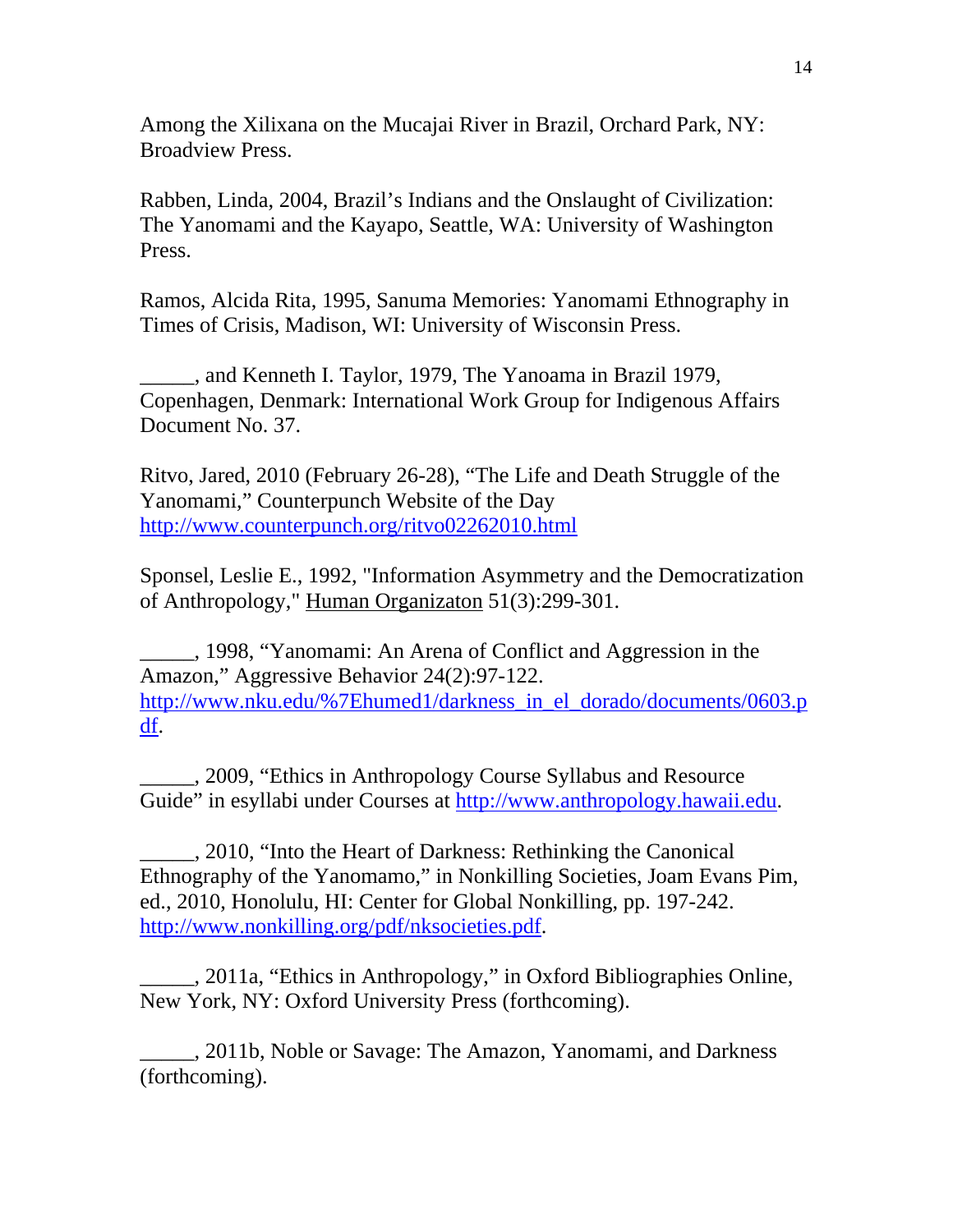Tierney, Patrick, 2000, Darkness in El Dorado: How Scientists and Journalists Devastated the Amazon, New York, NY: W.W. Norton and Co.

Turner, Terrence, 1991, Report of the Special Commission to Investigate the Situation of the Brazilian Yanomami. Arlington, VA: American Anthropological Association <http://www.aaanet.org/committees/cfhr/docshist.htm>.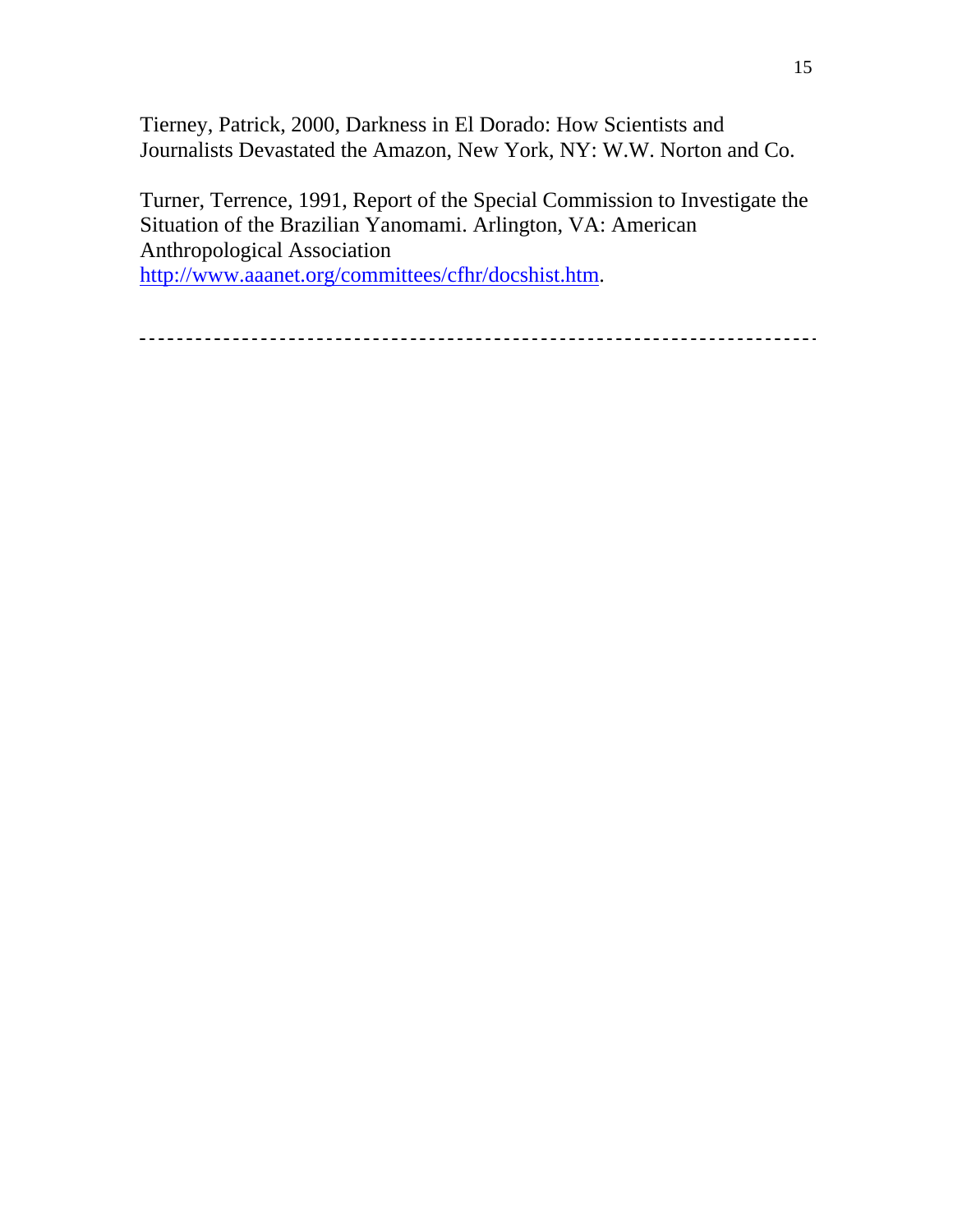Figure 1.



A Heuristic Model of Tierney's Darkness in El Dorado: Territoriality, Competition and Conflict in/over the Amazon

anthropologists, film makers, journalists, missionaries, miners (Hashimu)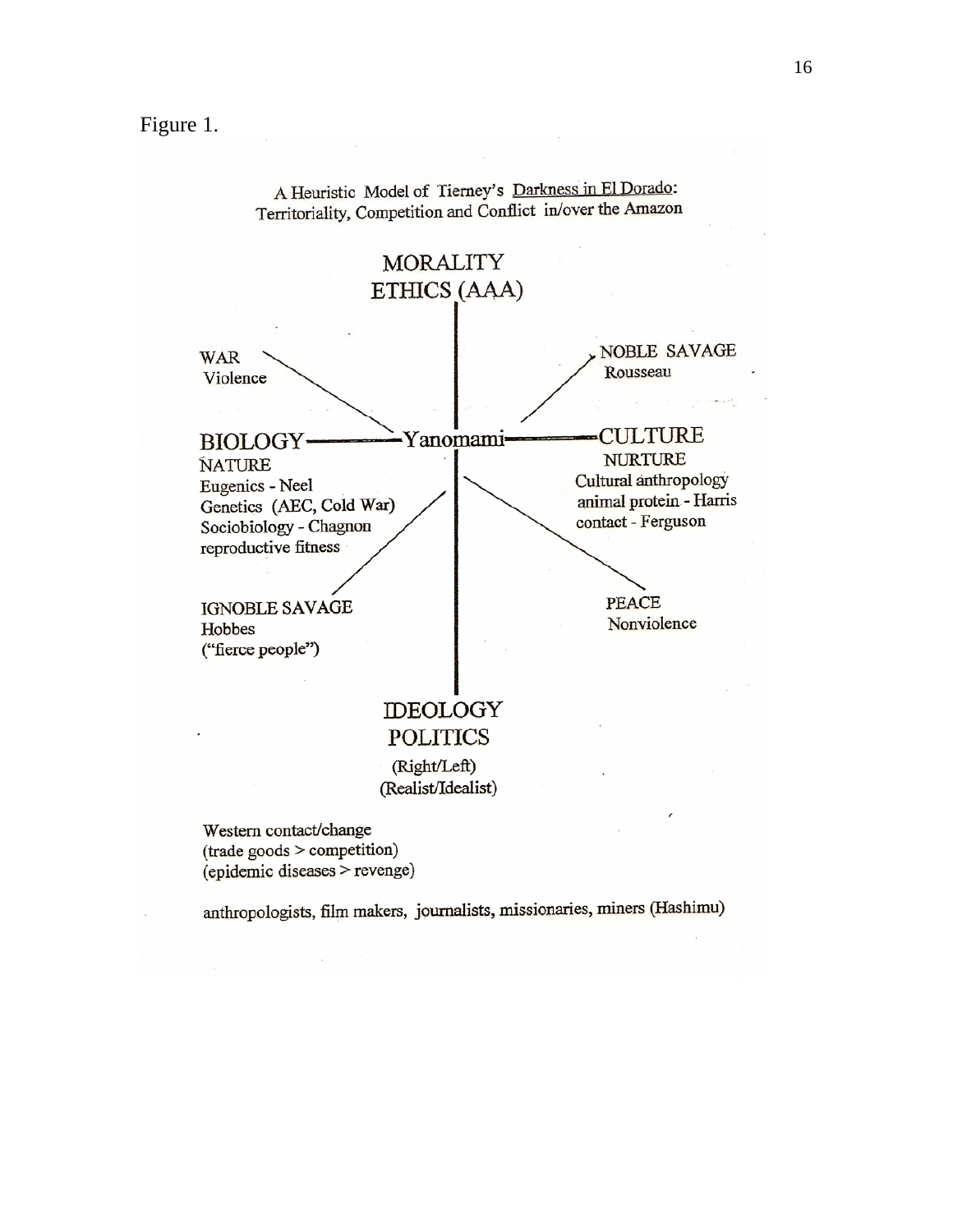Table 1. Yanomami Field Studies (beginning year, not all are anthropologists)

1911 Theodor Koch-Grunberg

1950 James Barker 1954 Otto Zerries 1955 Hans Becker 1957 Padre Luis Cocco 1958 Ernesto Migliazza, John Peters, Johannes Wilbert 1960 Daniel de Barandiaran, Donald Borgman, Inga Steinvorth Goetz 1961 Miguel Layrisse 1962 Ettore Biocca 1964 Napoleon Chagnon 1966 James Neel, Richard Ward 1967 Judith Shapiro 1968 Jacques Lizot, Evelyn Montgomery, Alcida Ramos, Kenneth I. Taylor

1970 Irenaus Eibl-Eibesfeldt, William Smole, Jose Bortoli

1974 Leslie Sponsel, Jean Chiappino

1975 Catherine Ales, Bruce Albert, Eric Fredlund, Kenneth Good, Raymond Hames

1979 Marcus Colchester

1984 Gale Goodwin Gomez, Marco Antonio Lazarin 1985 Jesus Ignacio Cardozo 1989 Hortensia Caballero Arias

1990 Javier Carrera Rubio, Patrick Tierney 1992 Alejandro Reig 1996 Maria Ines Smiljanic 1998 Rogerio Duarte do Pateo

2001 Jose Antonio Kelly Luciani 2003 Rosangela Biserra 2008 Marcos Pellegrini (since early 1980s as M.D.) 2009 Helder Perri-Ferreira 2010 Gerson Levy-Lezzaris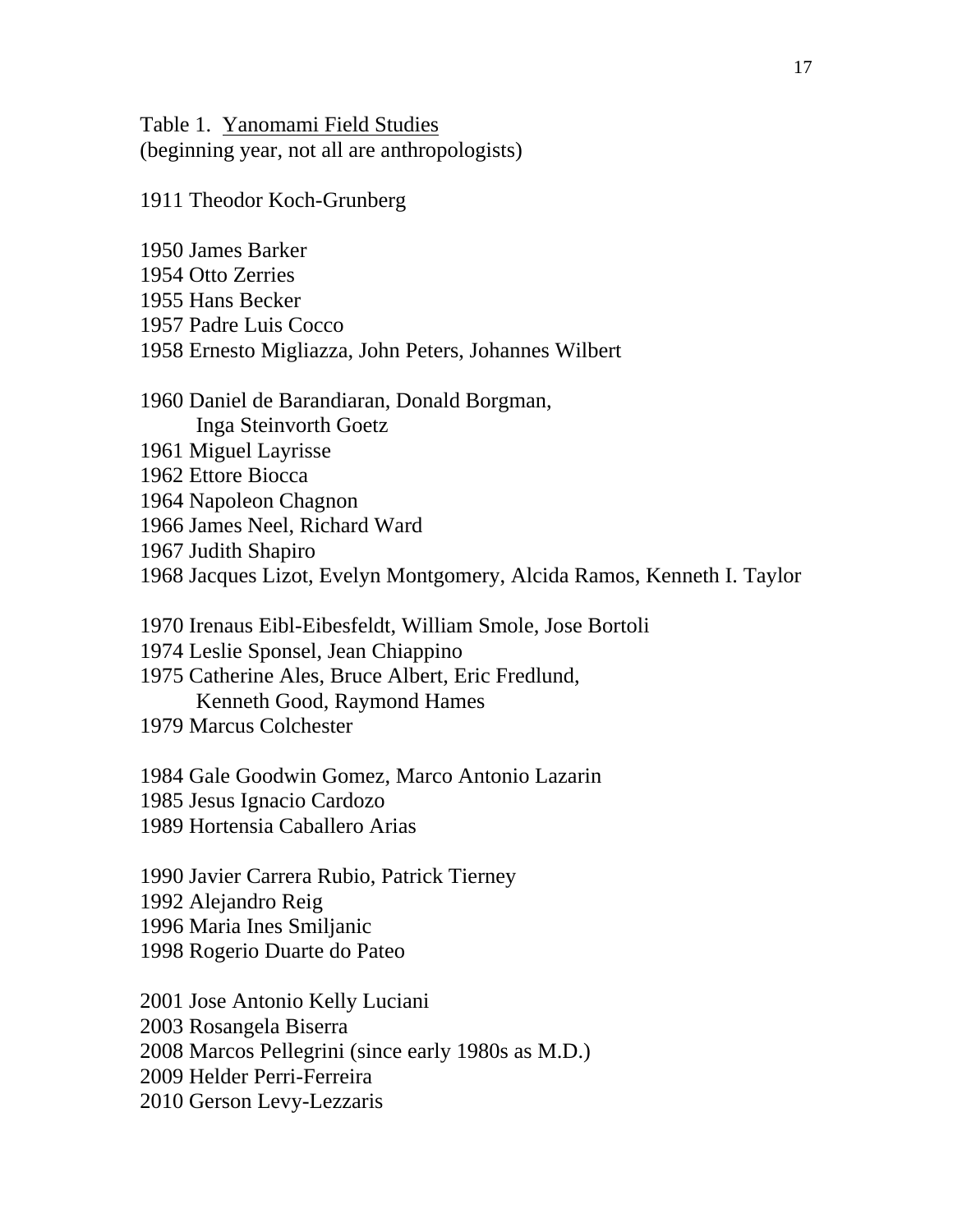# Table 2. Main Previous Controversies and Criticisms Surrounding Napoleon Chagnon

1976 Criticisms of Time article as beastialization of Yanomami in sociobiological comparison with baboons (Susan Landes, Gerald Berreman, Kathleen Zaretsky, Micaela de Leonardo, Lawrence L. Michalak, Katherine S. Newman, James S. Boster, Maria Eugenia Villalon, Nancy Scheper-Hughes, Teresa J. Paris, Kathleen Granpierre 1976)

1975-85 Debates over animal protein hypothesis (Stephen Beckerman, William H. Durham, Kenneth R. Good, Daniel Gross, Raymond Hames, Marvin Harris, Jacques Lizot, Eric B. Ross, Jane B. Ross, Leslie Sponsel)

1988-90 Criticisms over Science article, as well as professional ethics (Bruce Albert, M.M. Carneiro da Cuna, R. Brian Ferguson, Kenneth R. Good, Marvin Harris, Jacques Lizot, Alcida Rita Ramos)

1991 Criticized as "the fierce person" (Timothy Asch)

Criticized on many points, but especially that he exaggerated and sensationalized the violence and stigmatized the Yanomami (Kenneth R. Good)

1992-96 At 1994 AAA convention Chagnon "debates" Padre Jose Bortoli over Salesian missions impact on Yanomami morbidity and mortality (E.J. Cappelletti, Teo Marcano, Luise Margolies, Frank Salamone, Greg Sanford, Terry Turner, Cesar Dimanawe and other Yanomami)

1993-94 While trying to investigate Hashimu massacre Chagnon expelled from Yanomami territory and advised to leave Venezuela by government authorities in 1993 (Robin Fox, Magdalena Hurtado, Davi Kopenawa Yanomami, Jacques Lizot, Terence Turner, Eric Wolf). Various articles appeared in the New York Times and AAA Anthropology News.

1994-96 Criticized for sexism (Sharon Tiffany, Kathleen Adams)

1995 Criticized as contributing to factionalism and violence among Yanomami (R. Brian Ferguson)